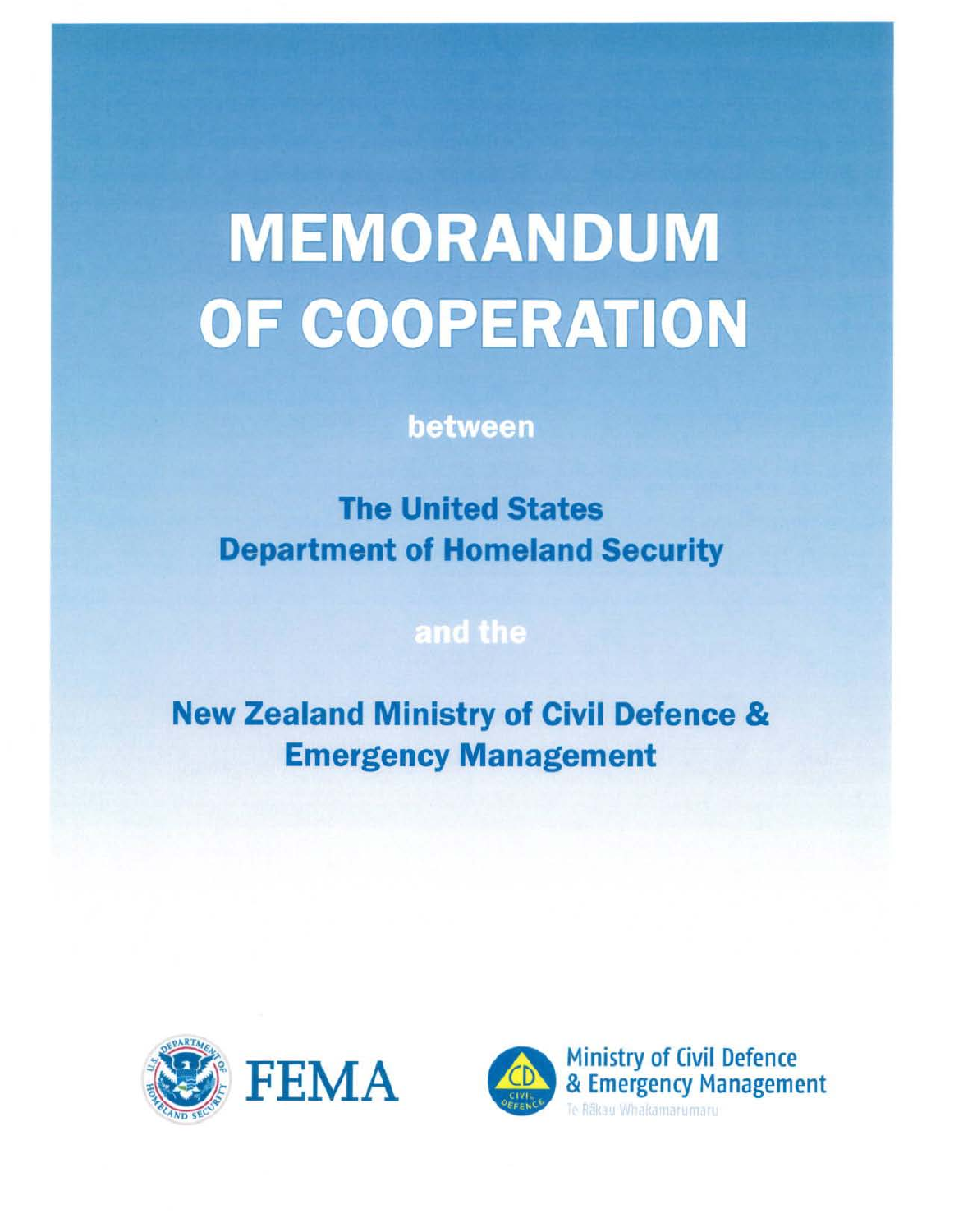The United States Department of Homeland Security, represented by the Federal Emergency Management Agency, a component of the Department, and the New Zealand Ministry of Civil Defence & Emergency Management (hereinafter referred to as 'the Participants') recognising the need to strengthen emergency management cooperation between their two countries;

#### and

wishing to strengthen the capability of the United States and New Zealand to respond to disasters in the territory of both the United States and New Zealand; have reached the following understandings:

#### Paragraph One: Purpose

The purpose of this Memorandum of Cooperation is:

- (1) To assist in strengthening disaster resilience and reducing disaster risk in American and New Zealand communities, bearing in mind the need for continuous improvement in emergency management; and
- (2) To enhance response and recovery capability in both the United States and New Zealand through information sharing and knowledge exchange.

#### Paragraph Two: Scope

The Participants intend to create a framework for information sharing and knowledge exchange in order to foster cooperation in emergency management. As part of this framework, the Participant s intend to:

- (1) Exchange and regularly update relevant contact details, including 24/7 points of conta ct, in order to ensure continuity of dialogue;
- (2) Create a schedule for regular exchanges of information (via meetings, teleconferences etc):
- (3) Regularly share lessons learned from disasters and exercises in a timely fashion;
- (4) Discuss formal arrangements for facilitation and entry of observers (if feasible), followi ng a disaster in either country;
- (5) Exchange information on actions in response to disasters in other countries where eit her Participant has been involved;
- (6) Invite members from each Participant to participate in relevant conferences, workshop s and exercises, as feasible;
- (7) Exchange information on emergency management best practices including education and training, public awareness of disasters, community information and warning systems, community and organisational resilience and risk assessment, and to that en d exchange relevant experts where appropriate:
- (8) Consider opportunities to engage in joint research in emergency management-related matters; and
- (9) Coordinate through existing multi-latera! fora or through new multi-lateral relationships on issues of common interest in the Pacific region.

Wath 10/2/2010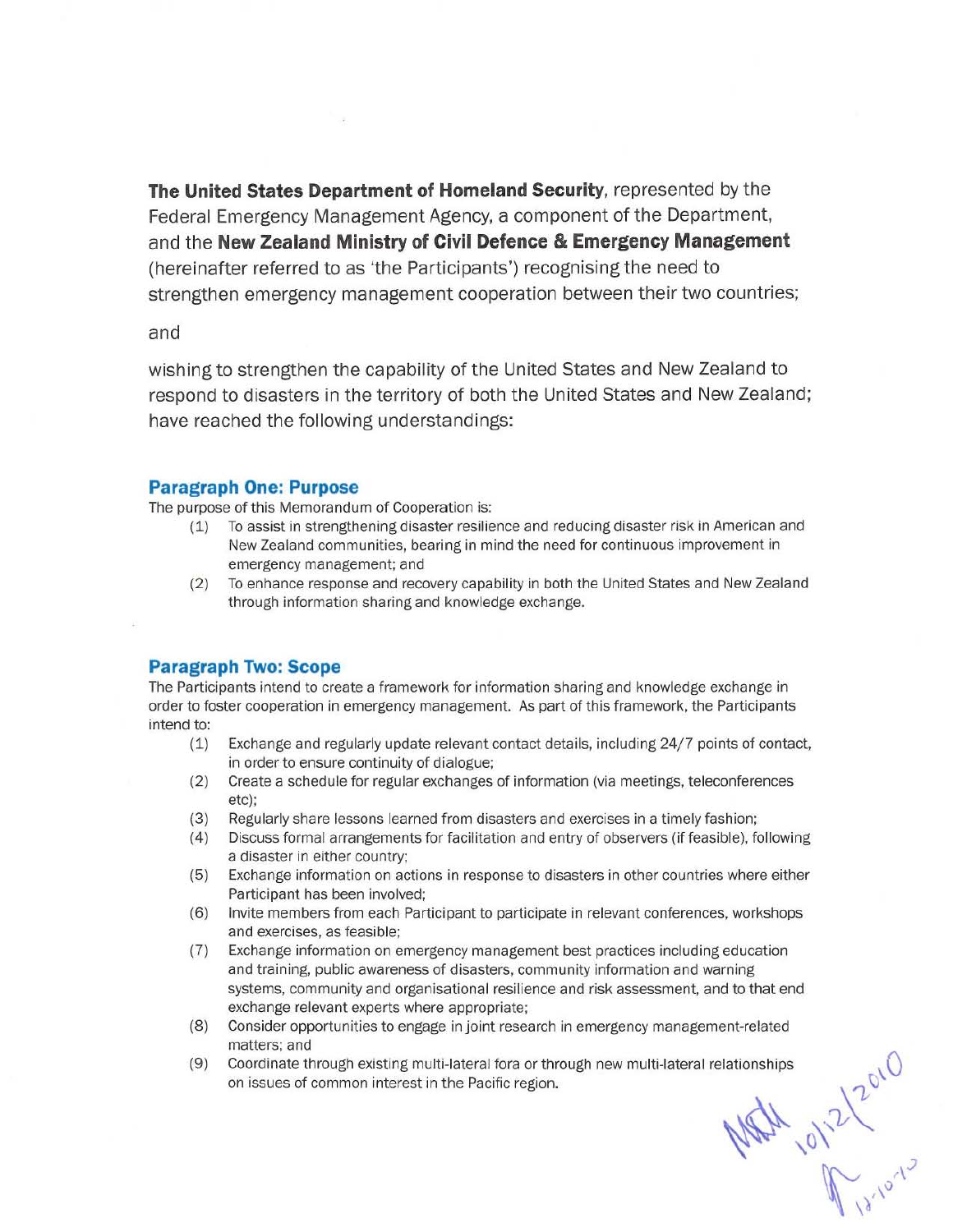#### **Paragraph Three: Principles**

The Participants intend to jointly decide specific principles for each activity outlined in Paragraph Two as deemed necessary by the Participants. These activities and principles. once developed, should be included as Annexes to this Memorandum.

#### **Paragraph Four: Financial**

Each Participant is to bear its own costs resulting from the actions taken under this Memorandum, unless otherwise jointly decided by the Participants, subject to available funding and consistent with applicable legal authorities. Nothing in this Memorandum obligates funds of the Participants.

#### **Paragraph Five: Commencement, Duration, and Modification**

- (1) This Memorandum is intended to commence when signed by representatives of both Participants.
- (2) The Participants may review and decide to continue their cooperation at regular intervals, ideally every five years.
- (3) The Participants may mutually decide in writing to modify this Memorandum at any time.
- (4) Either Participant may discontinue its participation in this Memorandum, and should endeavour to provide 90 days advance notice to the other Participant.
- (5) This Memorandum may be discontinued by written mutual consent of the Participants.

#### **Signed in Washington, In duplicate, this 10th day of December, 2010.**

For the New Zealand Ministry of Civil Defence & Emergency Management

For the Department of Homeland Security

**Rt Hon Mike Moore** New Zealand Ambassador to the United States

Hon Janet Napolitano<br>Hon Janet Napolitano<br>Secretary of Homeland Security

Secretary of Homeland Security